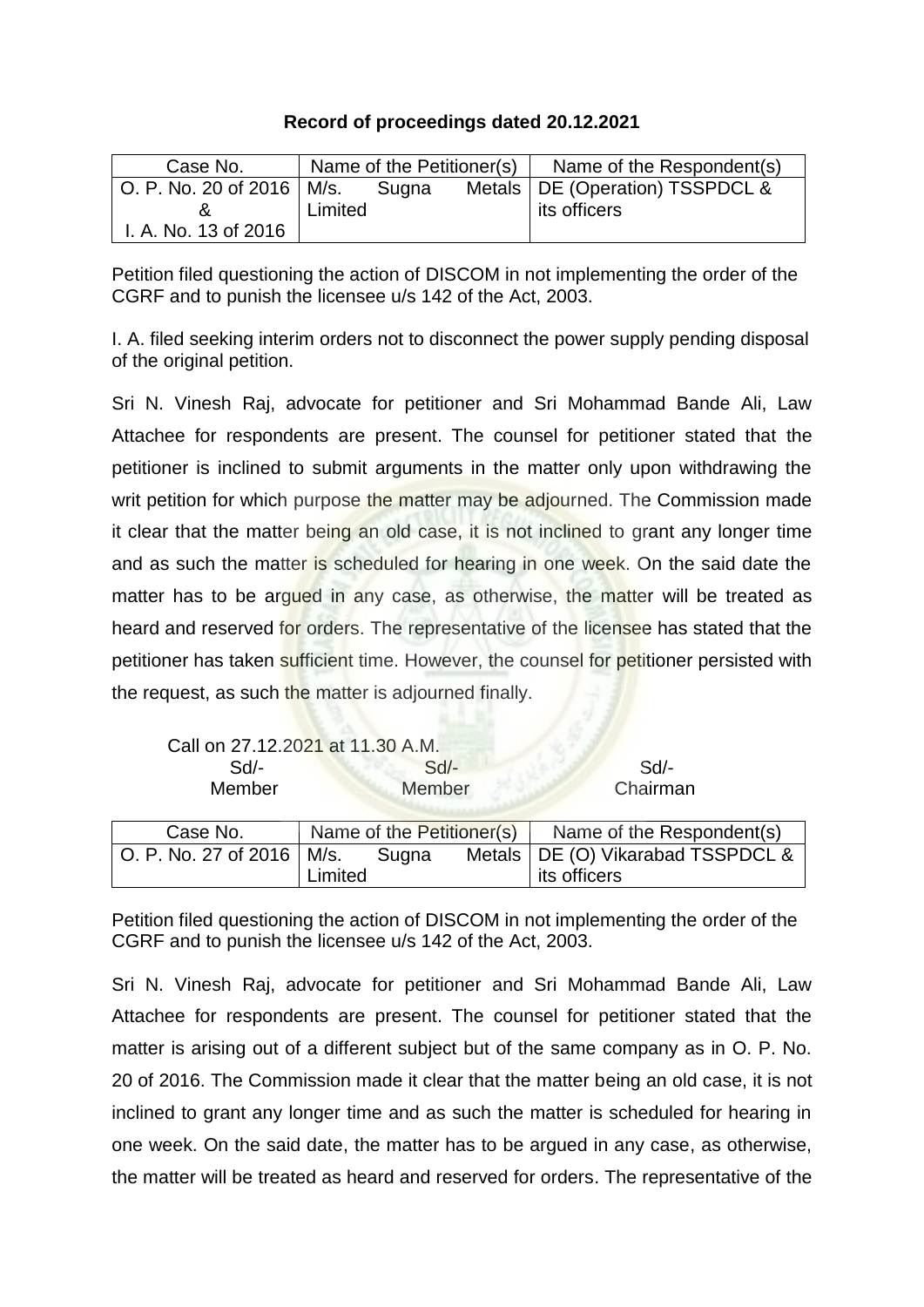licensee has stated that the petitioner has taken sufficient time. However, the counsel for petitioner persisted with the request for the adjournment, as such the matter is adjourned finally.

| Call on 27.12.2021 at 11.30 A.M. |         |          |
|----------------------------------|---------|----------|
| Sd                               | $Sd/$ - | Sd       |
| Member                           | Member  | Chairman |

| Case No.                    | Name of the Petitioner(s) |       | Name of the Respondent(s)       |
|-----------------------------|---------------------------|-------|---------------------------------|
| O. P. No. 70 of 2018   M/s. |                           | Sugna | Metals   TSSPDCL & its officers |
|                             | Limited                   |       |                                 |

Petition filed seeking directions to readjust the open access demand and to punish the licensee for not refunding the excess amount collected towards charges.

Sri N. Vinesh Raj, advocate for petitioner and Sri Mohammad Bande Ali, Law Attachee for respondents are present. The counsel for petitioner stated that the matter is arising out of a different subject but of the same company as in O. P. No. 20 of 2016. The Commission made it clear that the matter is being an old case, it is not inclined to grant any longer time and as such the matter is scheduled for hearing in one week. On the said date, the matter has to be argued in any case, as otherwise, the matter will be treated as heard and reserved for orders. The representative of the licensee has stated that the petitioner has taken sufficient time. However, the counsel for petitioner persisted with the request for the adjournment, as such the matter is adjourned finally.

|                      | Call on 27.12.2021 at 11.30 A.M. |                                                                     |
|----------------------|----------------------------------|---------------------------------------------------------------------|
| Sd/-                 | $Sd$ -                           | Sd/-                                                                |
| Member               | Member                           | Chairman                                                            |
|                      |                                  |                                                                     |
| Case No.             | Name of the Petitioner(s)        | Name of the Respondent(s)                                           |
|                      |                                  | O. P. No. 16 of 2017   M/s. Sundew Properties   TSSPDCL & TSTRANSCO |
| &                    | Limited                          |                                                                     |
| I. A. No. 25 of 2017 |                                  |                                                                     |

Petition filed seeking transfer of distribution assets falling within the area of SEZ area.

I. A. filed seeking directions to respondent No. 1 to disconnect the consumers pertaining to SPL's licence area and handover the assets to the petitioner and also to the respondent No. 2 to grant transmission connectivity at 33 KV level on two Nos. of 33 KV SPL feeders.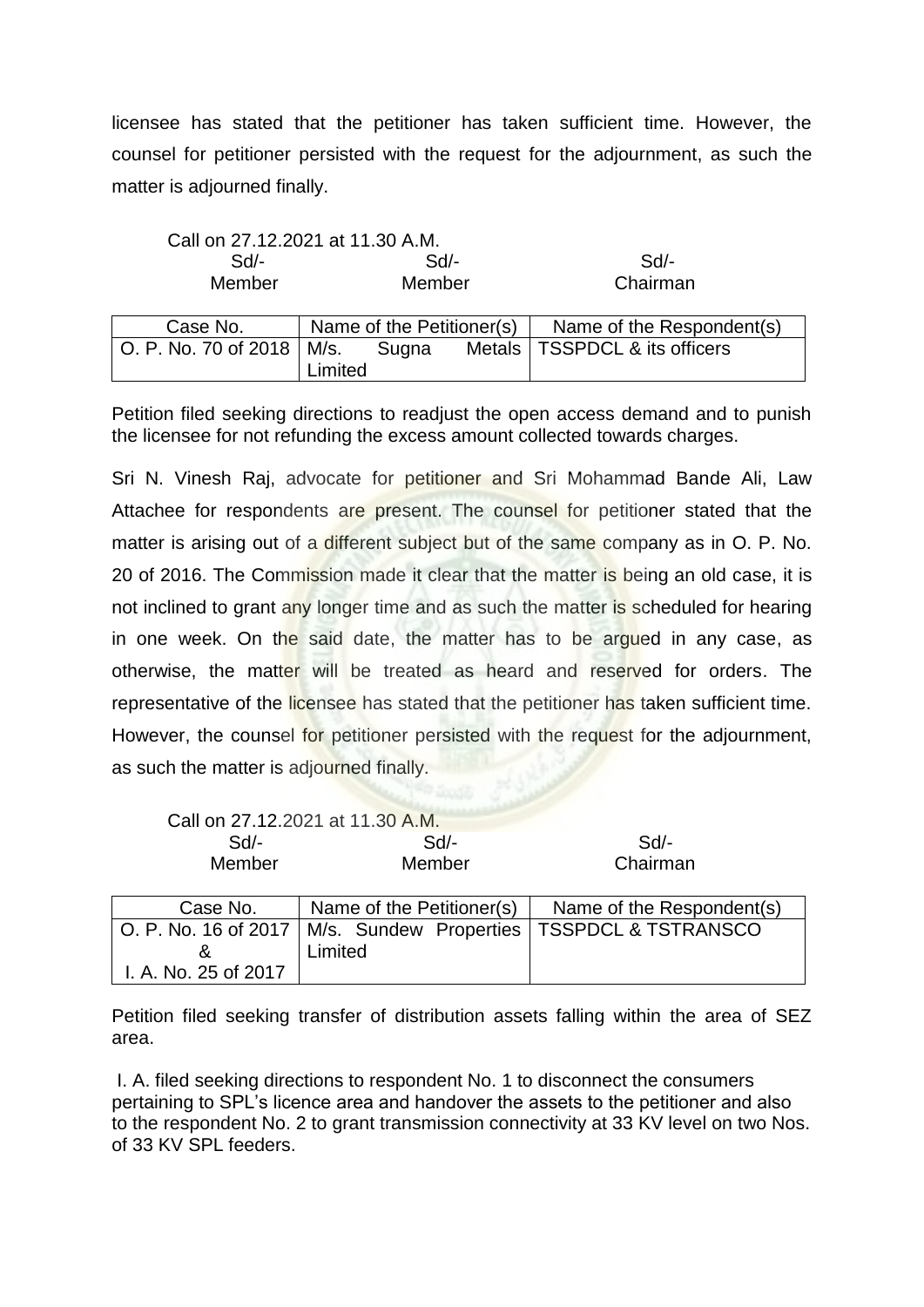Sri Samikrith Rao, advocate representing M/s. J. Sagar Associates, counsel for petitioner and Sri Mohammad Bande Ali, Law Attachee for respondents are present. The advocate representing the counsel for the petitioner stated that rejoinder has been filed by the petitioner on 27.10.2021. The representative of the respondents stated that now he is in receipt of the same. The counsel for the petitioner sought weeks' time to make submissions in the matter. Accordingly, the matter is adjourned.

|                     | Call on 27.12.2021 at 11.30 AM. |                           |
|---------------------|---------------------------------|---------------------------|
| $Sd$ -              | Sd                              | $Sd$ -                    |
| Member              | Member                          | Chairman                  |
|                     |                                 |                           |
| Case No.            | Name of the Petitioner(s)       | Name of the Respondent(s) |
| O. P. No. 4 of 2021 | M/s. Sundew Properties Limited  | $-$ None $-$              |

Petition filed seeking determination of tariff for the power procured by it / to be charged to its consumers with **TSSPDCL** tariff as the ceiling tariff.

Sri Samikrith Rao, advocate representing M/s. J. Sagar Associates, counsel for petitioner is present. The advocate representing the counsel for the petitioner stated that the matter is connected with O. P. No. 16 of 2017 and accordingly, the same may be adjourned. Accordingly, the matter is adjourned.

| Call on 27.12.2021 at 11.30 AM. |        |          |
|---------------------------------|--------|----------|
| Sd/-                            | $Sd$ - | Sd       |
| <b>Member</b>                   | Member | Chairman |

| Case No. | Name of the Petitioner(s)                         | Name of the Respondent(s)      |
|----------|---------------------------------------------------|--------------------------------|
|          | O. P. No. 24 of 2021   M/s. Prashanth Narayan G I | <b>TSSPDCL &amp; TSTRANSCO</b> |
|          | (PNG)                                             |                                |

Petition filed seeking the energy generated fed into the grid for the period before open access as deemed purchase of licensee or pay for the same.

Sri Challa Gunaranjan, counsel for the petitioner along with Sri Deepak Chowdary, Advocate and Sri Mohammad Bande Ali, Law Attachee for respondents are present. The counsel for petitioner stated that he needs further time to file rejoinder in the matter as he will be filing the same during this week. Accordingly, the matter may be adjourned to any other date. The Commission directs the counsel for petitioner that the rejoinder shall invariably be filed by the next date of hearing duly serving the same to the respondents through email or in physical form. Accordingly, the matter is adjourned.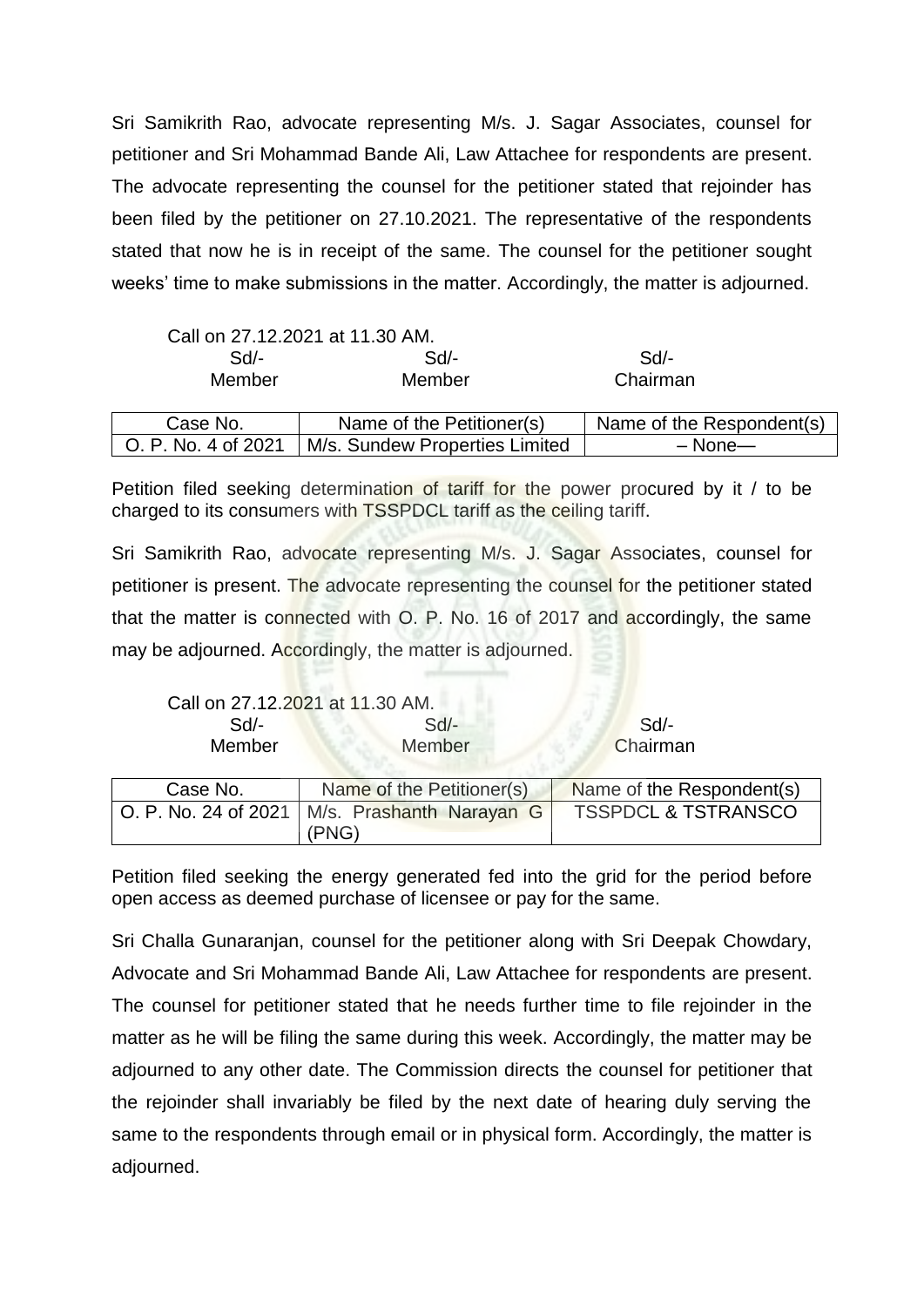|                      | Call on 03.01.2022 at 11.30 AM. |                                      |
|----------------------|---------------------------------|--------------------------------------|
| $Sd$ -               | $Sd$ -                          | Sd                                   |
| Member               | Member                          | Chairman                             |
| Case No.             | Name of the Petitioner(s)       | Name of the Respondent(s)            |
| O. P. No. 37 of 2021 | M/s. BVM<br>&<br>Energy         | <b>TSTRANSCO &amp; TSSPDCL &amp;</b> |
|                      | Residency Pvt. Ltd.             | its officers                         |

Petition filed seeking the energy generated fed into the grid for the period before open access as deemed purchase of licensee or pay for the same.

Sri Challa Gunaranjan, counsel for the petitioner along with Sri Deepak Chowdary, Advocate and Sri Mohammad Bande Ali, Law Attachee for respondents are present. The counsel for petitioner stated that the matter involves synchronization of the project to the grid by extending feasibility accorded by the licensee. The project is not for sale to the DISCOM but it is a captive consumption. The petitioner was originally given two years time while according feasibility in the year 2015. Due to several factors, the same could not be completed and as such, the petitioner sought time of extending the feasibility granted earlier by the licensee. Before granting the feasibility, the licensee took nine months period to accord the same. The same benefit is not extended to the petitioner beyond the period of two years of time granted while according feasibility. The petitioner made a representation before conclusion of the validity of the feasibility, but the respondents did not reply the same. For the past four years, the petitioner is languishing without generating any power.

The counsel for petitioner stated that the Commission had, in fact, accepted the directions of the government under section 108 of the Act, 2003 in respect of extension of SCOD where the licensees have agreements for power supply. This case does not involve the sale of energy to the DISCOM, however, extension granted by the Commission upto 30.06.2017 cannot be refused to the petitioner. The Commission also considered further period upto 31.10.2017 on a case to case basis and allowed the extension of SCOD in several cases. Applying the said principle, the petitioner should have been given the same benefit of extending the feasibility and synchronizing the project.

The counsel for petitioner stated that despite requesting the respondents that the project be synchronized by stating that the project is completed, by duly taking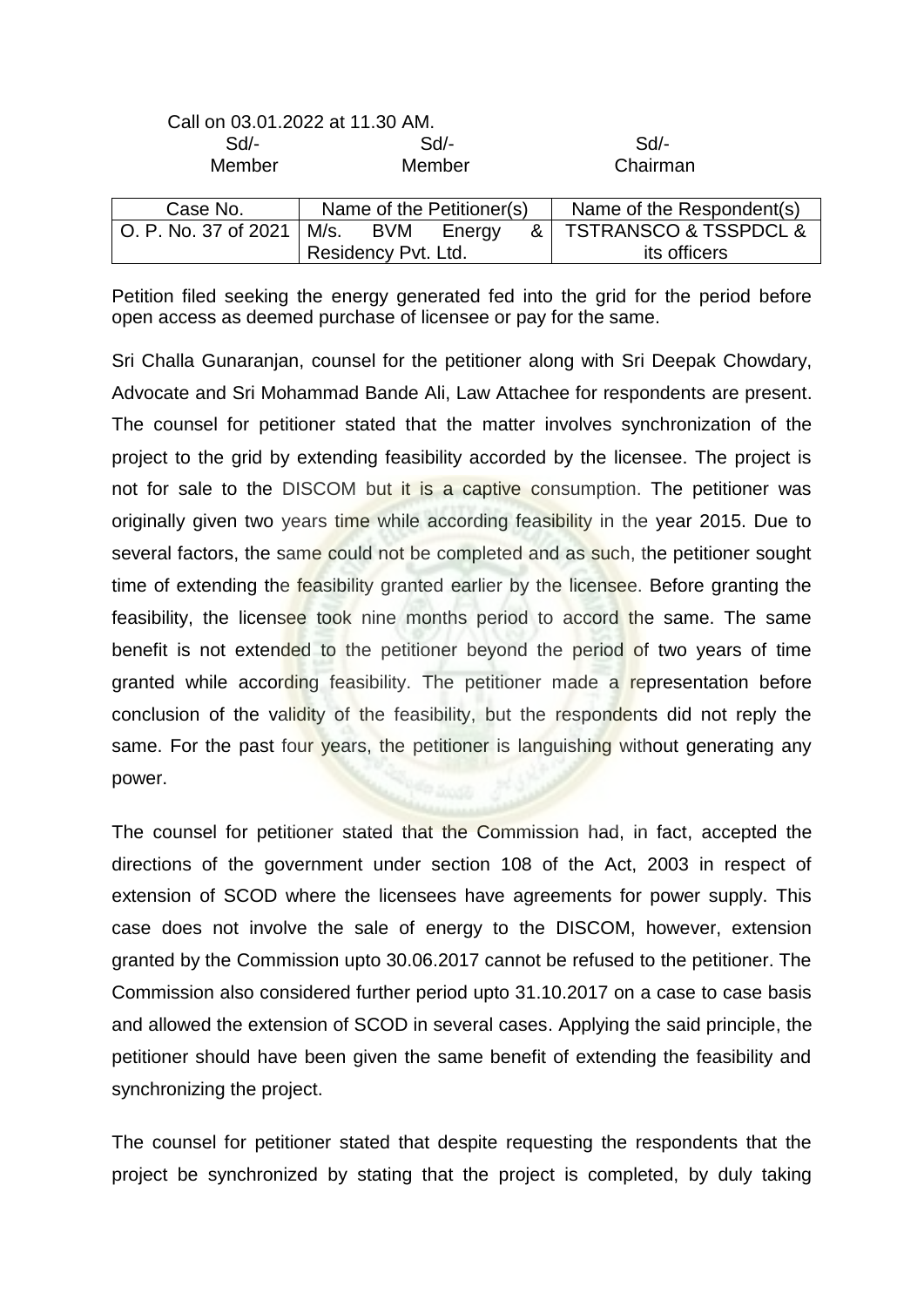inspection, no action came forth. It was only in December, 2018 that the officers of the licensee took steps to inspect the project, but even then, no order of synchronization was made. He relied on the order passed by Hon'ble High Court in one of the similar writ petition and an order passed by the Commission. Therefore, the petitioner is before the Commission for extending the feasibility and directing the licensee to synchronize the project.

The representative of the respondents stated that the petitioner had never communicated about the completion of the project. The extension of the feasibility cannot be done beyond the period granted by the licensee. The petitioner had delayed the project and never informed the licensee about completion of the project inspite of the officers of the licensee requesting for the same through email. The orders relied upon by the petitioner is neither relevant nor appropriate. It is the responsibility of the developer to initiate the action from the stage of the procurement of land to the stage of synchronization of the plant. It appears that the petitioner has not chosen to make any efforts in the matter. It is now alleging that the licensee did not extend the time period of feasibility to the project to be synchronised. The petitioner cannot allege that inspection had never been taken place. The same is undertaken in December 2018 and certain further information had been requested to be furnished and the same had not been done. The petitioner made several submissions that it had represented to the respondents but without any basis. In any case, the petitioner is not entitled to any relief.

In view of the submissions made by the parties, the matter is reserved for orders.

| $Sd$ -<br>Member                   | Sd<br>Member |                           |  | Sd<br>Chairman  |                           |  |
|------------------------------------|--------------|---------------------------|--|-----------------|---------------------------|--|
| Case No.                           |              | Name of the Petitioner(s) |  |                 | Name of the Respondent(s) |  |
| O. P. No. 47 of 2021   M/s. Mytrah |              |                           |  |                 | Vayu   TSSPDCL, TSTRANSCO |  |
| &                                  | (Godavari)   |                           |  | Private   TSPCC |                           |  |
| I. A. No. 20 of 2021   Limited     |              |                           |  |                 |                           |  |

Petition filed seeking payment of amounts towards energy supplied and rebate claimed by the DISCOM in the year 2016.

I. A. filed seeking direction to the respondent No. 1 not to deduct for generation beyond 23% and consequently to make payments in full towards the invoices raised by the petitioner for the energy generated and supplied by the petitioner.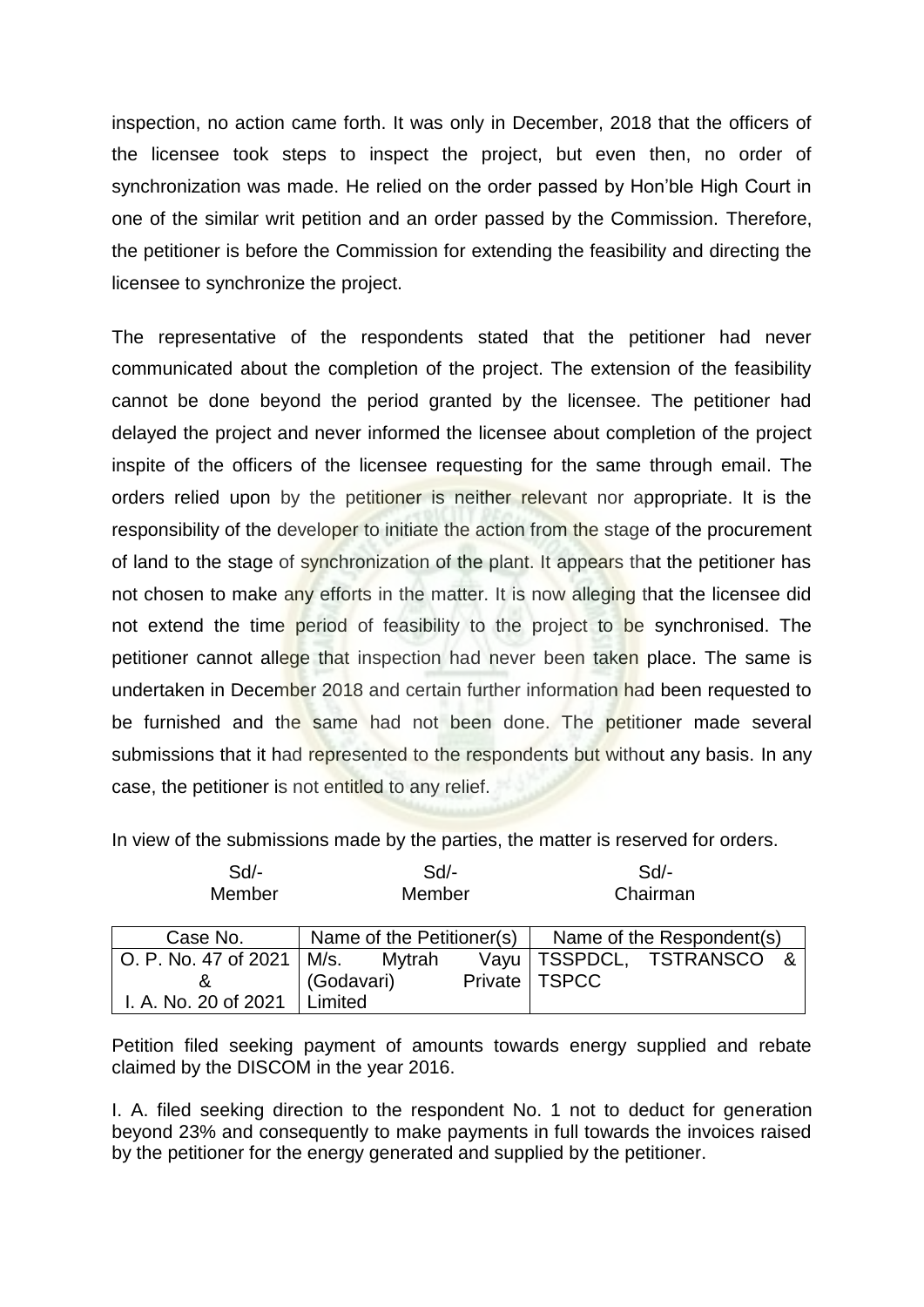Sri Challa Gunaranjan, Advocate along with Sri Deepak Chowdary, Advocate for petitioner and Sri Mohammad Bande Ali, Law Attachee for respondents are present. The counsel for petitioner stated that he needs further time to file rejoinder in the matter. Accordingly, the matter may be adjourned to any other date. The Commission directs the counsel for petitioner that the rejoinder shall invariably be filed by the next date of hearing duly serving the same to the respondents through email or in physical form. Accordingly, the matter is adjourned.

|          | Call on 03.01.2022 at 11.30 A.M. |                                                                  |
|----------|----------------------------------|------------------------------------------------------------------|
| $Sd$ -   | Sd                               | Sd                                                               |
| Member   | Member                           | Chairman                                                         |
|          |                                  |                                                                  |
| Case No. | Name of the Petitioner(s)        | Name of the Respondent(s)                                        |
|          |                                  | O. P. No. 54 of 2021   M/s. Dr. Reddy's   CE TSTRANSCO & TSSPDCL |
|          | <b>Laboratories Limited</b>      |                                                                  |

Petition filed seeking to punish the respondents for non-compliance of the order of dated 18.02.2021 in O. P. No. 25 of 2020 passed by the Commission.

Sri Challa Gunaranjan, Advocate along with Sri Deepak Chowdary, Advocate for petitioner and Sri Mohammad Bande Ali, Law Attachee for respondents are present. The counsel for petitioner stated that he needs further time to file rejoinder in the matter. Accordingly, the matter may be adjourned to any other date. The Commission directs the counsel for petitioner that the rejoinder shall invariably be filed by the next date of hearing duly serving the same to the respondents through email or in physical form. Accordingly, the matter is adjourned.

|                      | Call on 03.01.2022 at 11.30 AM.                |                           |
|----------------------|------------------------------------------------|---------------------------|
| $Sd$ -               | Sd                                             | $Sd$ -                    |
| Member               | Member                                         | Chairman                  |
|                      |                                                |                           |
| Case No.             | Name of the Petitioner(s)                      | Name of the Respondent(s) |
| O. P. No. 52 of 2021 | M/s. Suraj Kiran Solar   TSSPDCL & its officer |                           |
|                      | Technologies Pvt. Limited                      |                           |

Petition filed seeking extension of SCOD and consequently refund of penalty.

Sri P. Pavan Kumar Rao, Advocate along with Sri A. Rama Rao, counsel for petitioner and Sri Mohammad Bande Ali, Law Attachee for respondents are present. The counsel for the petitioner stated that the matter is coming up for filing the counter affidavit for the first time. The representative of the respondents stated that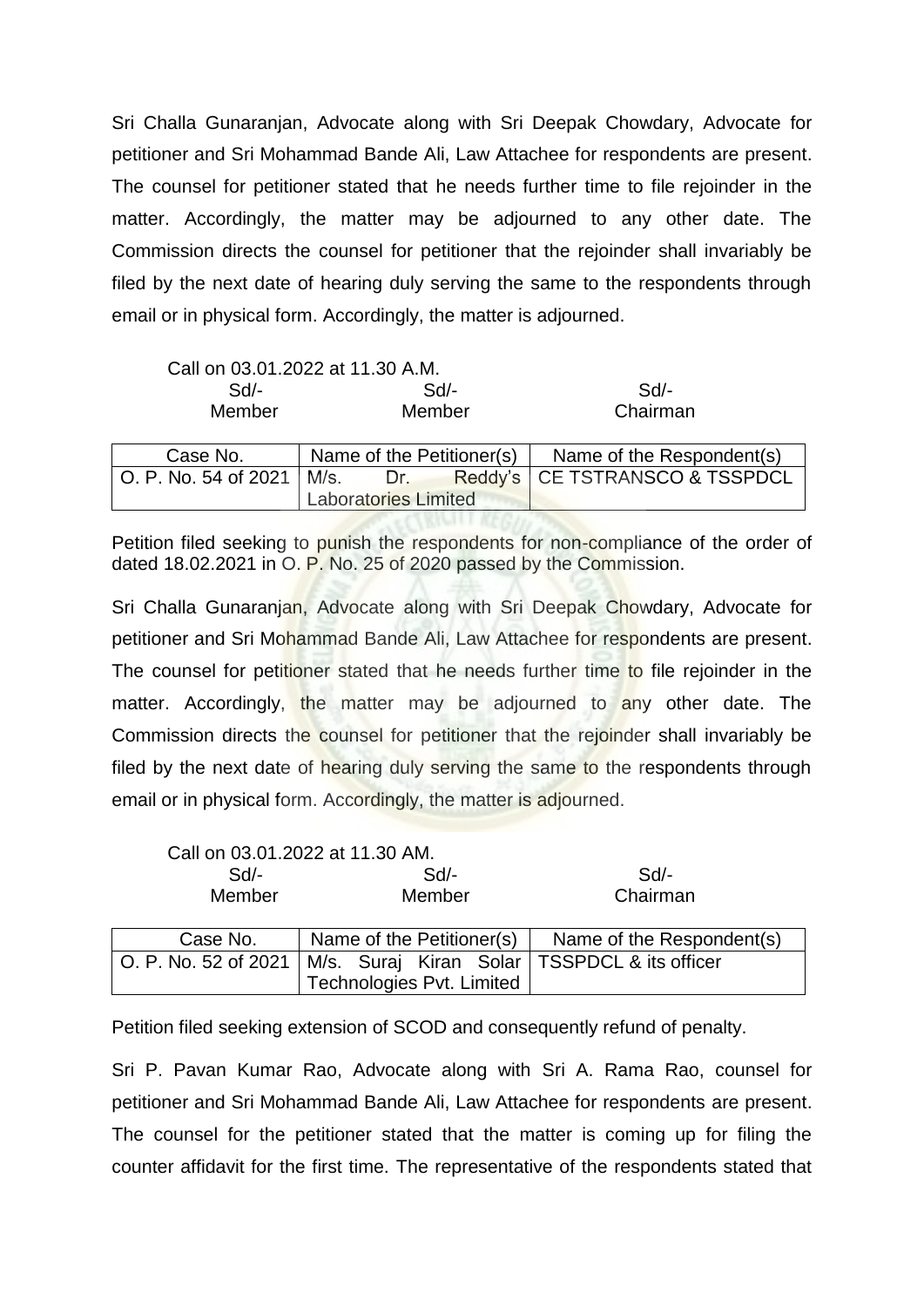he needs three weeks time for filing counter affidavit. The counter affidavit may be filed by 10.01.2022 by serving the same to the counsel for petitioner through email or in physical form. The counsel for petitioner may filed the rejoinder, if any by the date of hearing by serving the same to the respondent through email or in physical form. Accordingly, the matter is adjourned.

| Call on 17.01.2022 at 11.30 AM. |        |          |  |
|---------------------------------|--------|----------|--|
| Sd/-                            | Sd/-   | $Sd$ -   |  |
| Member                          | Member | Chairman |  |

| Case No.                 |               | Name of the Petitioner(s) $\vert$ Name of the Respondent(s) |
|--------------------------|---------------|-------------------------------------------------------------|
| O. P. (SR) No. 8 of 2021 |               | M/s. Sneha Renewable Prl. Secretary to GoTS,                |
|                          | Energies Ltd. | Energy Dept., TSSPDCL &                                     |
| I. A. (SR) No. 9 of 2021 |               | <b>TSTRANSCO</b>                                            |

Petition filed seeking directions to enter into PPA by fixing tariff at Rs. 5/- per unit.

I. A. filed seeking interim directions to purchase power from the petitioner on payment of average pooled purchase costs till the disposal of the petition.

Ms. P. Lakshmi, advocate for petitioner is present. The counsel for petitioner stated that the matter involves directions to the respondents to enter into PPA and determine the tariff as prayed for. Though the project was established in 2015, it was undertaking third party sale by the petitioner was becoming unviable, as such it has approached the respondents to procure power by entering into PPA at rate of Rs.5/ per unit. However, the respondents refused to procure power from the project, stating that the policy of the Government of India requires procurement through competitive bidding. The refusal was given in September, 2020 by the licensee. She has stated and relied on the provisions mentioned in the tariff policy. She also stated that the project is losing generation as there is availability of water at present, but there is no agreement for supply. She sought to rely on judgments filed on behalf of the petitioner. At this stage, the Commission sought to know as to how it can direct payment of tariff as also entering into an agreement.

The counsel for petitioner sought time to make detailed submission on the query along with the judgments filed by her earlier. Accordingly, the matter is adjourned.

| Call on 03.01.2022 at 11.30 A.M. |        |          |
|----------------------------------|--------|----------|
| $Sd/-$                           | $Sd/-$ | Sd       |
| Member                           | Member | Chairman |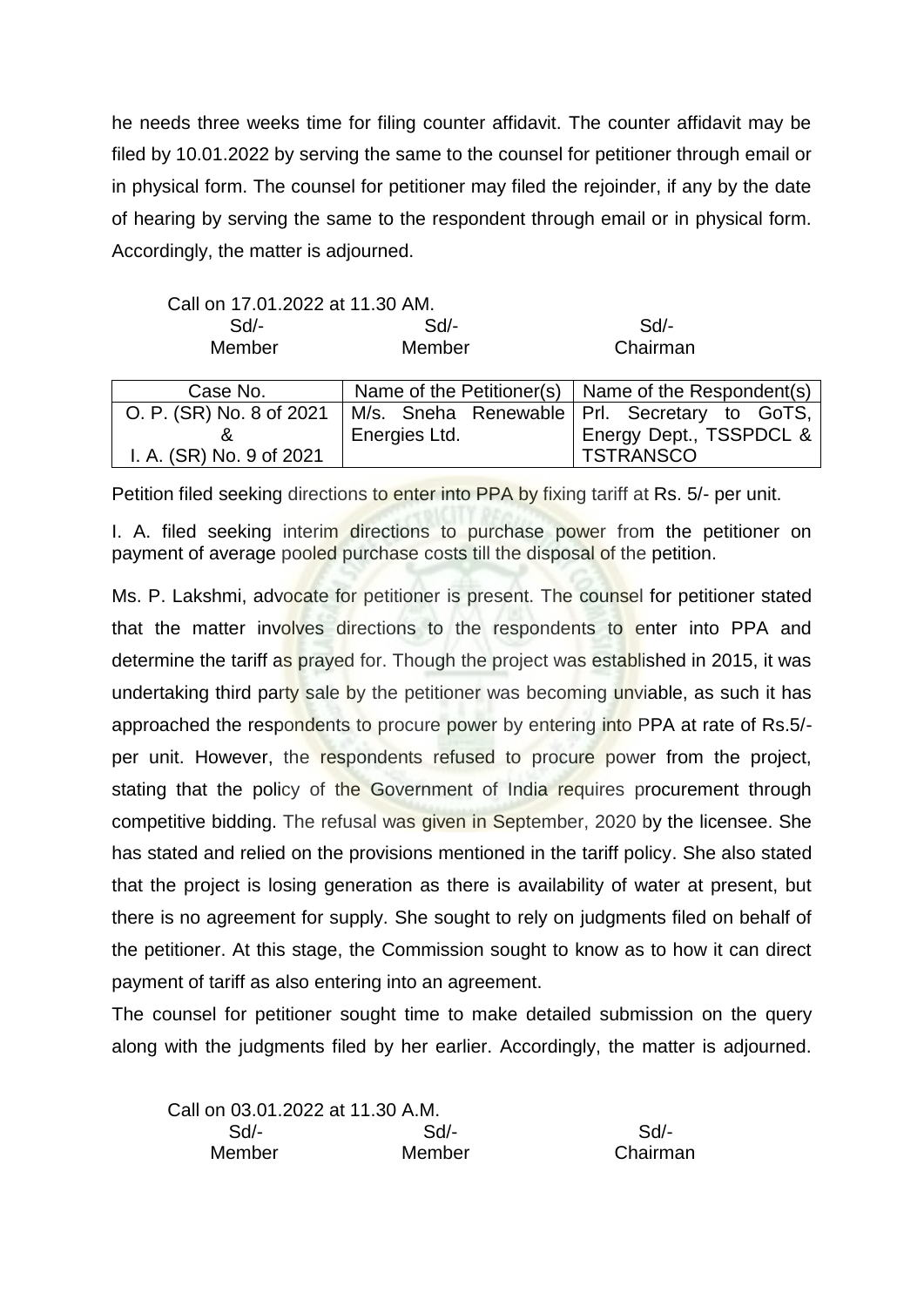| Case No.                                            |                        | Name of the Petitioner(s) $\vert$ Name of the Respondent(s) |
|-----------------------------------------------------|------------------------|-------------------------------------------------------------|
| $\vert$ O. P. (SR) No. 57 of 2021 $\vert$ M/s. Halo |                        | Energies   TSSPDCL & its officers                           |
|                                                     | <b>Private Limited</b> |                                                             |
| I. A. No. 58 of 2021                                |                        |                                                             |

Petition filed seeking to question the levy of cross subsidy surcharge towards the power drawn by its consumers.

I. A. filed seeking direction to the respondents not to deduct or recover CSS from the bills of its consumers pending disposal of the main petition.

Sri Rohan Singh, Advocate representing M/s. R. S. Associates, counsel for petitioner is present. He stated that the petitioner is taking steps to withdraw the writ petition filed before the Hon'ble High Court on the subject matter and sought adjournment by a week for reporting the same. The Commission made it clear unless the writ petition is withdrawn, this matter cannot be proceed with. The Commission sought to know the time to withdraw the writ petition pending before the Hon'ble High Court. The counsel for petitioner stated that the matter may be scheduled for hearing after two weeks. Accordingly, the matter is adjourned.

| Call on 17.01.2022 at 11.30 A.M.    |                           |                           |
|-------------------------------------|---------------------------|---------------------------|
| $Sd$ -                              | $Sd$ -                    | Sd                        |
| Member                              | Member                    | Chairman                  |
| Case No.                            | Name of the Petitioner(s) | Name of the Respondent(s) |
| O. P. (SR) No. 14 of 2021   TSNPDCL |                           | -None-                    |

Petition filed seeking to undertake approval of aggregate revenue requirement for retail supply business for FYs 2019-20, 2020-21 and 2021-22.

Sri A. Gopal Rao, CMD, TSNPDCL for petitioner is present. Heard the representative of the petitioner. The petition is refused.

| $Sd$ -                              | $Sd$ -                    | Sd                        |
|-------------------------------------|---------------------------|---------------------------|
| Member                              | Member                    | Chairman                  |
| Case No.                            | Name of the Petitioner(s) | Name of the Respondent(s) |
| O. P. (SR) No. 15 of 2021   TSSPDCL |                           | -None-                    |

Petition filed seeking to undertake approval of aggregate revenue requirement for retail supply business for FYs 2019-20, 2020-21 and 2021-22.

Sri G. Raghuma Reddy, CMD, TSSPDCL for petitioner is present. Heard the representative of the petitioner. The petition is refused.

| $Sd$ - | Sd     | Sd       |
|--------|--------|----------|
| Member | Member | Chairman |